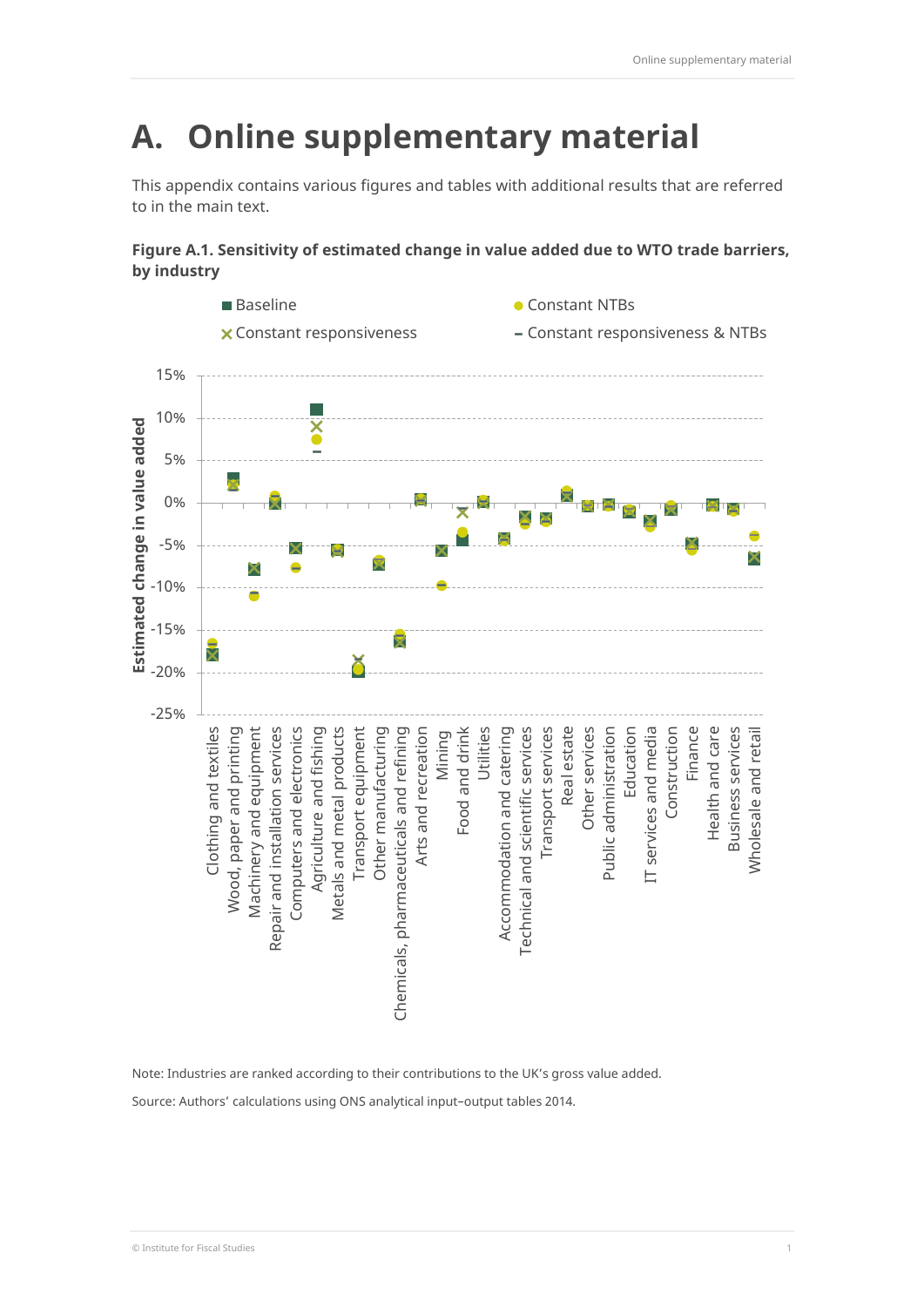



Note: Employees are assigned an estimated change in value added based on their main industry of employment.

Source: Authors' calculations using ONS analytical input–output tables 2014 and the Quarterly Labour Force Survey 2017 quarters 1-4.

# **Figure A.3a. Mean predicted change in employer value added under WTO rules trade policy scenario, by weekly earnings percentile group (Great Britain)**



Note and source: See Figure 10.10.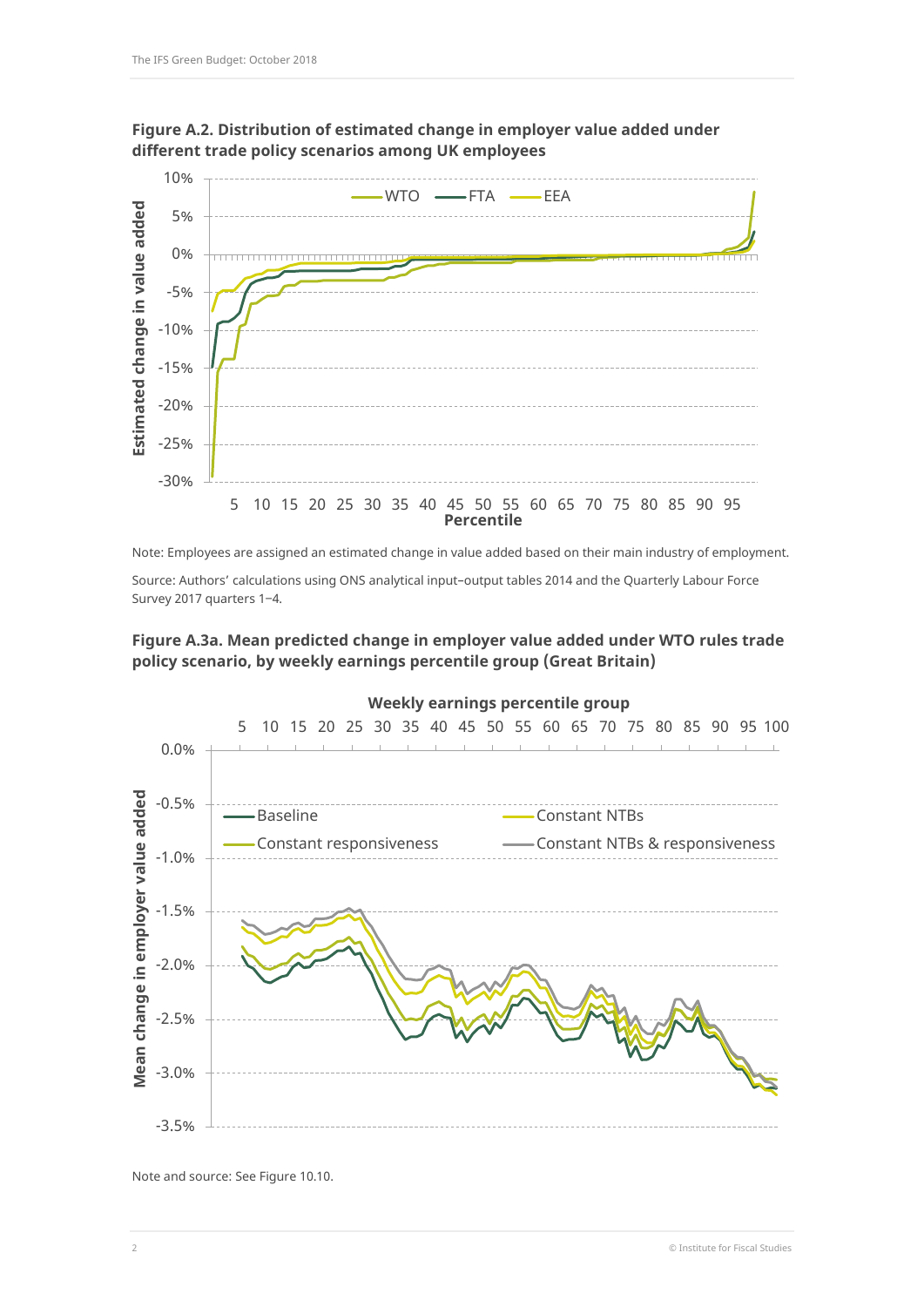



Note and source: See Figure 10.10.





Note and source: See Figure 10.10.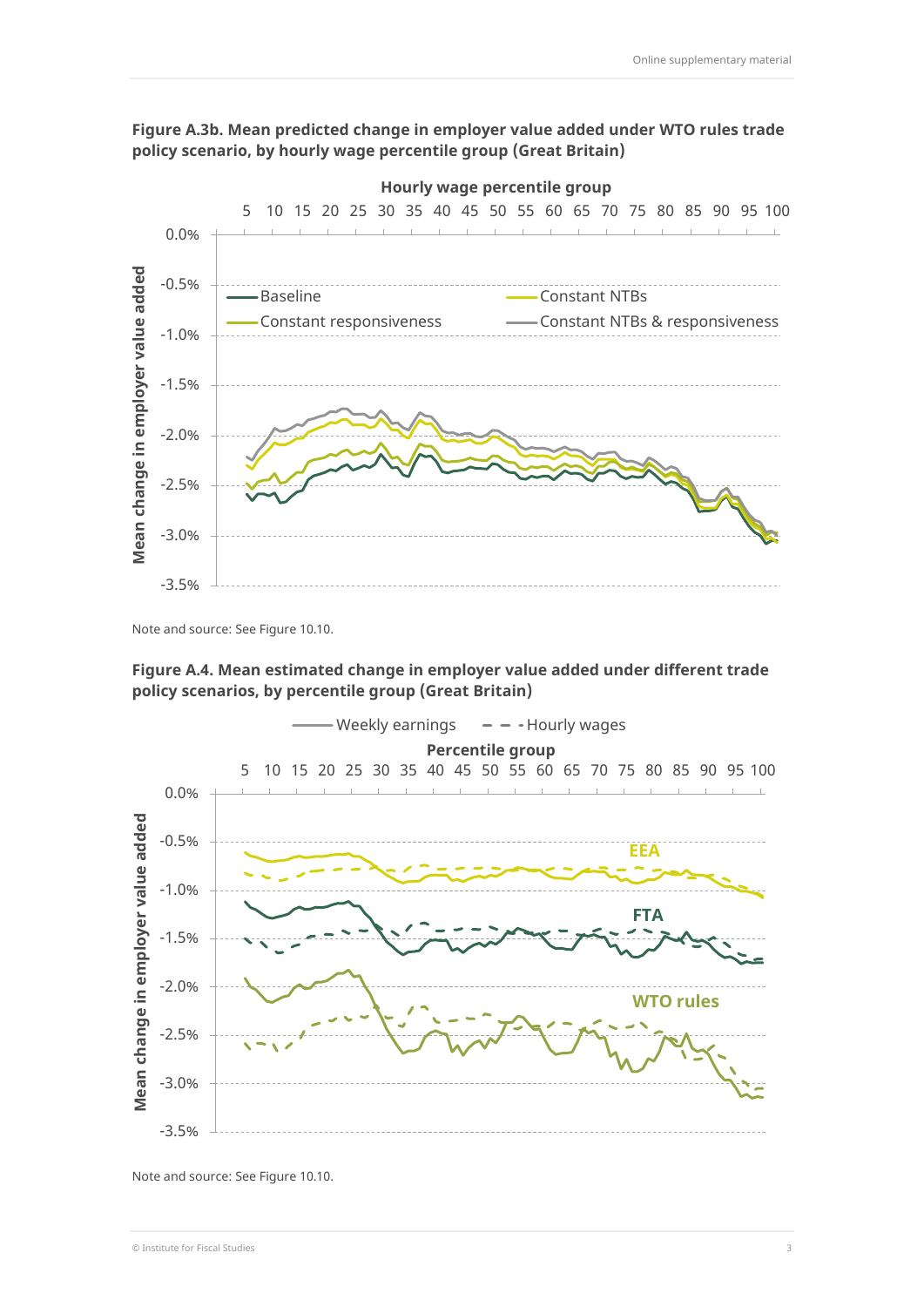|                                    | Non-tariff barrier (tariff equivalent) |            | <b>Estimated change in value added</b> |            |            |            |
|------------------------------------|----------------------------------------|------------|----------------------------------------|------------|------------|------------|
|                                    | <b>WTO</b>                             | <b>FTA</b> | <b>EEA</b>                             | <b>WTO</b> | <b>FTA</b> | <b>EEA</b> |
| All                                | 11%                                    | 7%         | 4%                                     | $-2.6%$    | $-1.5%$    | $-0.9%$    |
| Accommodation & catering           | 9%                                     | 5%         | 3%                                     | $-4.2%$    | $-2.2%$    | $-1.3%$    |
| Agriculture & fishing              | 18%                                    | 15%        | 8%                                     | 11.0%      | 6.1%       | 3.3%       |
| Arts & recreation                  | 9%                                     | 5%         | 3%                                     | 0.5%       | 0.3%       | 0.2%       |
| <b>Business services</b>           | 6%                                     | 1%         | 0%                                     | $-0.7%$    | $-0.2%$    | $-0.1%$    |
| Chemicals, pharma &<br>refining    | 11%                                    | 10%        | 6%                                     | $-16.3%$   | $-12.5%$   | $-7.2%$    |
| Clothing & textiles                | 12%                                    | 10%        | 5%                                     | $-17.9%$   | $-8.7%$    | $-4.4%$    |
| Computers & electronics            | 6%                                     | 4%         | 2%                                     | $-5.3%$    | $-2.9%$    | $-1.5%$    |
| Construction                       | 0%                                     | 0%         | 0%                                     | $-0.8%$    | $-0.5%$    | $-0.2%$    |
| Education                          | 17%                                    | 10%        | 6%                                     | $-1.1%$    | $-0.6%$    | $-0.4%$    |
| Finance                            | 9%                                     | 5%         | 3%                                     | $-4.8%$    | $-2.6%$    | $-2.5%$    |
| Food & drink                       | 16%                                    | 14%        | 8%                                     | $-4.4%$    | $-3.0%$    | $-1.6%$    |
| Health & care                      | 17%                                    | 10%        | 6%                                     | $-0.2%$    | $-0.3%$    | $-0.1%$    |
| IT services & media                | 8%                                     | 4%         | 2%                                     | $-2.1%$    | $-0.9%$    | $-0.4%$    |
| Machinery & equipment              | 6%                                     | 4%         | 2%                                     | $-7.9%$    | $-4.3%$    | $-2.1%$    |
| Metals & metal products            | 12%                                    | 10%        | 5%                                     | $-5.5%$    | $-3.9%$    | $-2.0%$    |
| Mining                             | 6%                                     | 4%         | 2%                                     | $-5.6%$    | $-3.7%$    | $-1.8%$    |
| Other manufacturing                | 12%                                    | 11%        | 6%                                     | $-7.2%$    | $-4.9%$    | $-2.7%$    |
| Other services                     | 7%                                     | 2%         | 1%                                     | $-0.4%$    | $-0.3%$    | $-0.2%$    |
| Public administration              | 17%                                    | 10%        | 6%                                     | $-0.2%$    | $-0.1%$    | 0.0%       |
| Real estate                        | 6%                                     | 1%         | 0%                                     | 0.9%       | 0.2%       | 0.1%       |
| Repair & installation services     | 12%                                    | 10%        | 5%                                     | $-0.1%$    | 0.1%       | 0.1%       |
| Technical & scientific<br>services | 6%                                     | 1%         | 0%                                     | $-1.6%$    | $-0.3%$    | $-0.1%$    |
| Transport equipment                | 11%                                    | 8%         | 4%                                     | $-19.9%$   | $-10.3%$   | $-5.1%$    |
| Transport services                 | 9%                                     | 5%         | 3%                                     | $-1.8%$    | $-1.0%$    | $-0.5%$    |
| <b>Utilities</b>                   | 9%                                     | 5%         | 3%                                     | 0.1%       | 0.2%       | 0.1%       |
| Wholesale & retail                 | 20%                                    | 13%        | 7%                                     | $-6.6%$    | $-4.2%$    | $-2.2%$    |
| Wood, paper & printing             | 12%                                    | 10%        | 5%                                     | 2.8%       | 2.7%       | 1.3%       |

# **Table A.1. Non-tariff barriers and estimated change in value added under the WTO rules, FTA and EEA scenarios by industry**

Note: Non-tariff barriers represent the average NTB among goods and services produced by each industry weighted by exports to the EU.

Source: Authors' calculations using ONS analytical input–output tables 2014; House of Commons Exiting the European Union Committee, 'EU exit analysis cross Whitehall briefing', 2018,

[https://www.parliament.uk/documents/commons-committees/Exiting-the-European-Union/17-19/Cross-](https://www.parliament.uk/documents/commons-committees/Exiting-the-European-Union/17-19/Cross-Whitehall-briefing/EU-Exit-Analysis-Cross-Whitehall-Briefing.pdf)[Whitehall-briefing/EU-Exit-Analysis-Cross-Whitehall-Briefing.pdf.](https://www.parliament.uk/documents/commons-committees/Exiting-the-European-Union/17-19/Cross-Whitehall-briefing/EU-Exit-Analysis-Cross-Whitehall-Briefing.pdf)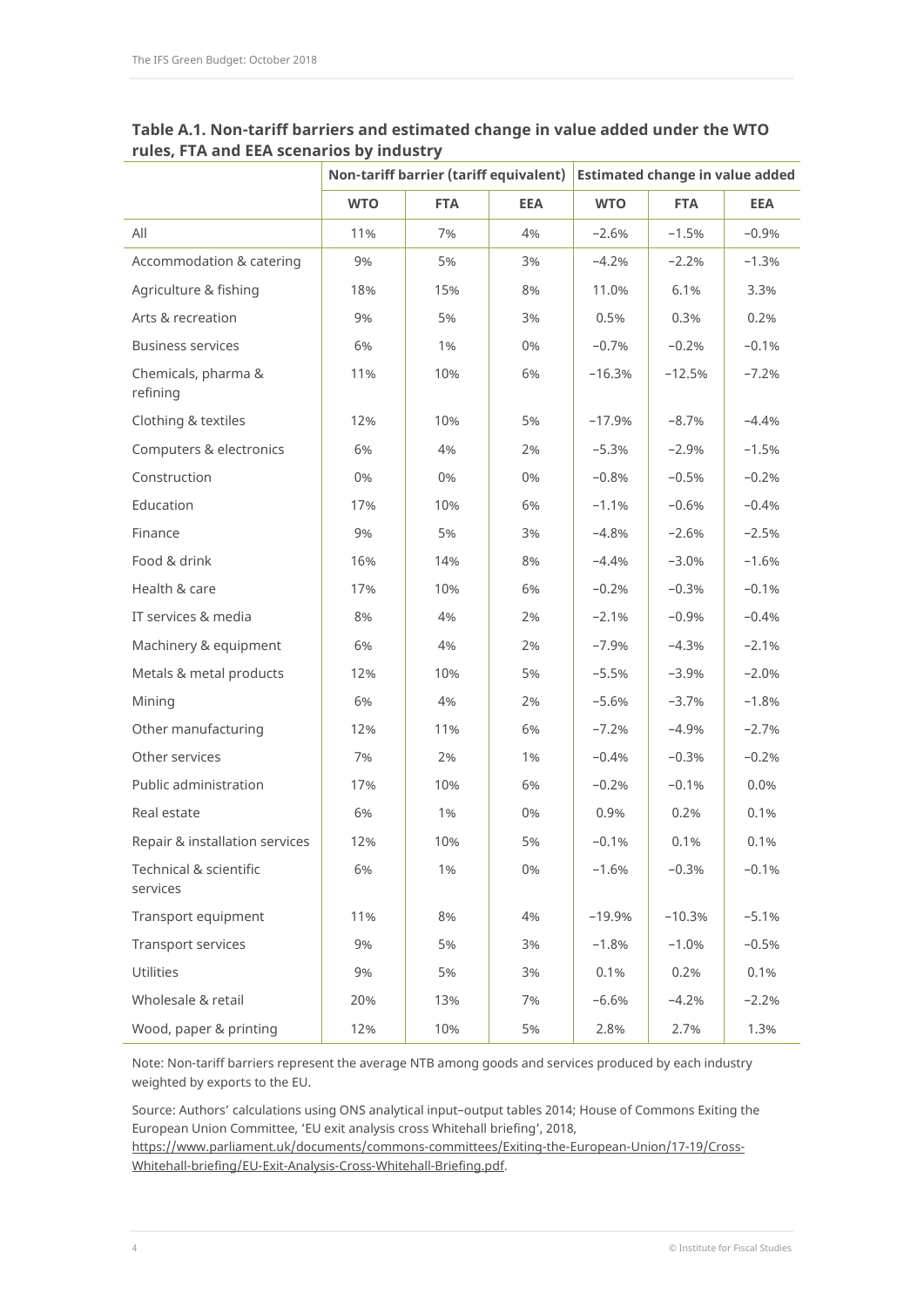| Table A.2. Value added, fraction of output exported to the EU and estimated change |
|------------------------------------------------------------------------------------|
| in value added under the WTO rules, FTA and EEA scenarios by industry              |

| Aggregate<br>industry     | <b>Industry</b>                                             | Value<br>added               | <b>Fraction</b><br>of output | <b>Estimated change in</b><br>value added |            |            |  |
|---------------------------|-------------------------------------------------------------|------------------------------|------------------------------|-------------------------------------------|------------|------------|--|
|                           |                                                             | $(2018$ £bn)                 | exported<br>to the EU        | <b>WTO</b>                                | <b>FTA</b> | <b>EEA</b> |  |
|                           | All                                                         | 1,545                        | 7%                           | $-2.6%$                                   | $-1.5%$    | $-0.9%$    |  |
| Agriculture &<br>fishing  | Products of agriculture,<br>hunting and related<br>services | 13                           | 5%                           | 13.3%                                     | 7.5%       | 4.0%       |  |
|                           | Products of forestry,<br>logging and related<br>services    |                              | 11%                          | $-14.0%$                                  | $-10.0%$   | $-5.2%$    |  |
|                           | Fishing and aquaculture<br>products and services            | 1                            | 27%                          | $-29.9%$                                  | $-18.6%$   | $-9.8%$    |  |
| Mining                    | Coal and lignite                                            | $\qquad \qquad \blacksquare$ | 7%                           | $-2.7%$                                   | $-1.5%$    | $-0.6%$    |  |
|                           | Petroleum, gas and metal<br>ore extraction                  | 18                           | 60%                          | $-6.4%$                                   | $-4.3%$    | $-2.1%$    |  |
|                           | Other mining and<br>quarrying products                      | 3                            | 11%                          | $-3.2%$                                   | $-2.0%$    | $-1.0%$    |  |
|                           | Mining support services                                     | 3                            | 5%                           | $-2.4%$                                   | $-1.6%$    | $-0.8%$    |  |
| Food & drink              | Preserved meat and meat<br>products                         | $\overline{4}$               | 11%                          | $-2.7%$                                   | $-2.8%$    | $-1.4%$    |  |
|                           | Other processed and<br>preserved food products              | 3                            | 9%                           | $-6.8%$                                   | $-3.2%$    | $-1.7%$    |  |
|                           | Vegetable and animal oils<br>and fats                       |                              | 25%                          | $-37.9%$                                  | $-20.8%$   | $-11.6%$   |  |
|                           | Dairy products                                              | $\mathbf{1}$                 | 12%                          | 8.7%                                      | $-6.5%$    | $-3.2%$    |  |
|                           | Grain mill products,<br>starches and starch<br>products     | 1                            | 10%                          | $-24.5%$                                  | $-10.2%$   | $-5.5%$    |  |
|                           | Bakery and farinaceous<br>products                          | 4                            | 6%                           | 8.8%                                      | 3.1%       | 1.8%       |  |
|                           | Other food products                                         | 5                            | 14%                          | $-16.8%$                                  | $-8.2%$    | $-4.5%$    |  |
|                           | Prepared animal feeds                                       | $\mathbf{1}$                 | 11%                          | $-34.7%$                                  | $-16.7%$   | $-9.2%$    |  |
|                           | Alcoholic beverages and<br>tobacco products                 | 5                            | 11%                          | 4.4%                                      | 2.0%       | 1.2%       |  |
|                           | Soft drinks                                                 | $\mathbf{1}$                 | 9%                           | 6.7%                                      | 4.0%       | 2.4%       |  |
| Clothing &                | <b>Textiles</b>                                             | 3                            | 27%                          | $-14.0%$                                  | $-7.6%$    | $-3.9%$    |  |
| textiles                  | Wearing apparel                                             | 3                            | 49%                          | $-22.4%$                                  | $-9.8%$    | $-4.9%$    |  |
|                           | Leather and related<br>products                             | 1                            | 39%                          | $-15.9%$                                  | $-8.9%$    | $-4.5%$    |  |
| Wood, paper &<br>printing | Non-furniture products<br>made of wood etc.                 | $\overline{2}$               | 4%                           | 8.3%                                      | 6.3%       | 3.1%       |  |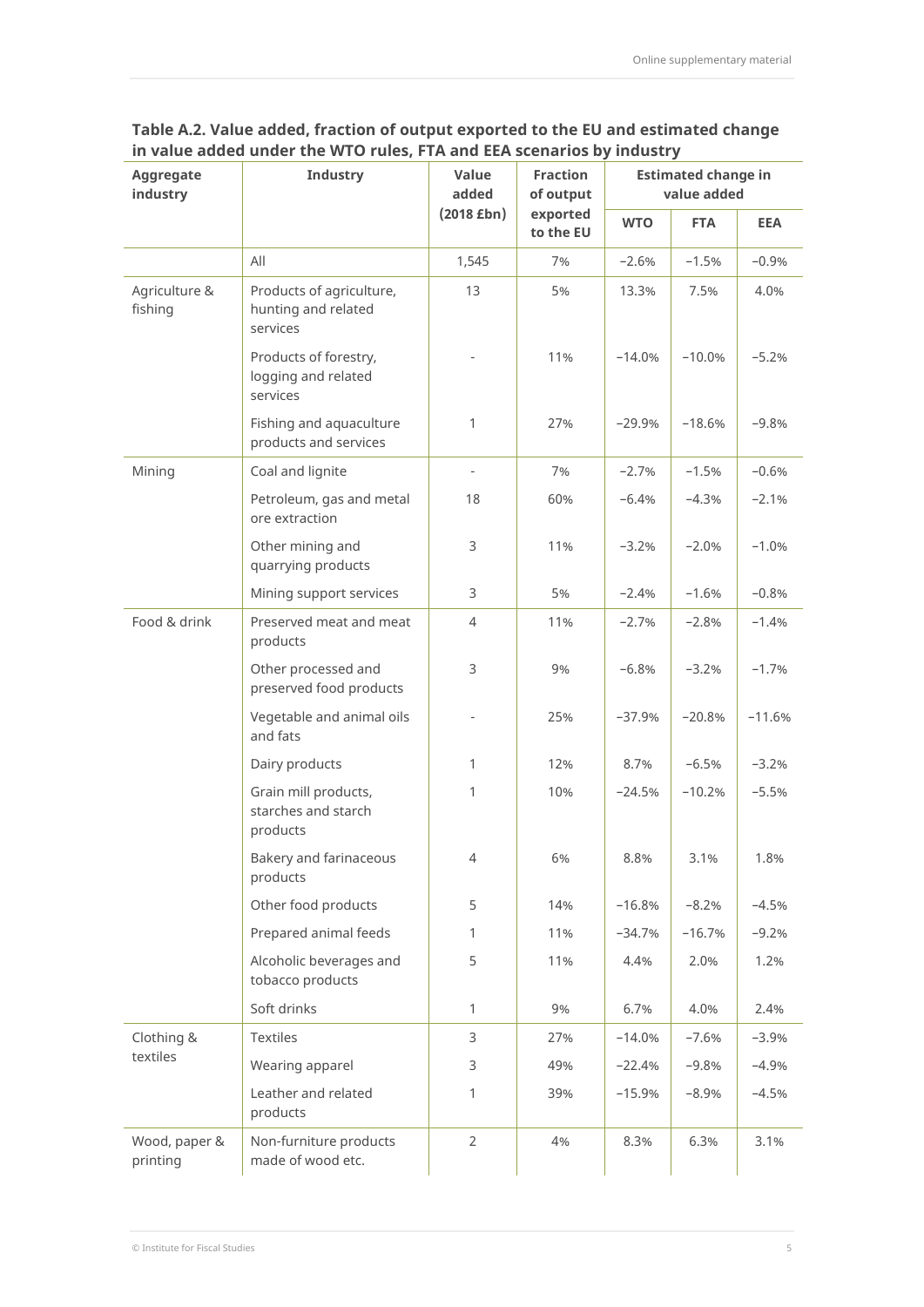| Aggregate<br>industry         | Industry                                          | Value<br>added | <b>Fraction</b><br>of output | <b>Estimated change in</b><br>value added |            |            |  |
|-------------------------------|---------------------------------------------------|----------------|------------------------------|-------------------------------------------|------------|------------|--|
|                               |                                                   | $(2018$ £bn)   | exported<br>to the EU        | <b>WTO</b>                                | <b>FTA</b> | <b>EEA</b> |  |
|                               | Paper and paper products                          | 5              | 11%                          | $-0.3%$                                   | 0.4%       | 0.1%       |  |
|                               | Printing and recording<br>services                | $\overline{4}$ | 0%                           | 3.1%                                      | 3.0%       | 1.5%       |  |
| Chemicals,<br>pharmaceuticals | Coke and refined<br>petroleum products            | $\overline{2}$ | 23%                          | $-13.5%$                                  | $-7.8%$    | $-4.0%$    |  |
| & refining                    | Chemicals                                         | $\overline{4}$ | 41%                          | $-35.0%$                                  | $-24.3%$   | $-14.0%$   |  |
|                               | Paints and varnishes                              | 1              | 8%                           | $-0.7%$                                   | $-0.5%$    | $-0.2%$    |  |
|                               | Soap and cleaning<br>substances                   | 3              | 36%                          | $-15.5%$                                  | $-13.6%$   | $-7.9%$    |  |
|                               | Other chemical products                           | $\overline{2}$ | 58%                          | $-46.3%$                                  | $-30.6%$   | $-17.7%$   |  |
|                               | Basic pharmaceutical<br>products                  | 11             | 38%                          | $-8.9%$                                   | $-8.4%$    | $-4.8%$    |  |
| Other<br>manufacturing        | Rubber and plastic<br>products                    | 9              | 22%                          | $-13.4%$                                  | $-9.1%$    | $-5.2%$    |  |
|                               | Glass and stone abrasives                         | 3              | 17%                          | $-6.0%$                                   | $-3.8%$    | $-2.0%$    |  |
|                               | Cement, lime and plaster                          | 2              | 2%                           | 4.3%                                      | 3.2%       | 1.6%       |  |
|                               | Furniture                                         | 4              | 8%                           | 0.8%                                      | 0.7%       | 0.4%       |  |
|                               | Other manufactured goods                          | 5              | 30%                          | $-8.2%$                                   | $-5.8%$    | $-2.9%$    |  |
| Metals & metal                | Basic iron and steel                              | 2              | 30%                          | $-31.2%$                                  | $-23.9%$   | $-12.2%$   |  |
| products                      | Other basic metals and<br>casting                 | 2              | 24%                          | $-28.7%$                                  | $-19.3%$   | $-9.7%$    |  |
|                               | Metal products excl.<br>machinery                 | 14             | 8%                           | 0.8%                                      | 0.7%       | 0.4%       |  |
| Machinery &                   | Weapons and ammunition                            | $\overline{2}$ | 2%                           | $-0.3%$                                   | $-0.4%$    | $-0.2%$    |  |
| equipment                     | Machinery and equipment<br>n.e.c.                 | 9              | 32%                          | $-9.4%$                                   | $-5.1%$    | $-2.5%$    |  |
| Computers &<br>electronics    | Computer, electronic and<br>optical products      | 8              | 29%                          | $-5.3%$                                   | $-3.0%$    | $-1.5%$    |  |
|                               | Electrical equipment                              | 5              | 21%                          | $-5.2%$                                   | $-2.9%$    | $-1.4%$    |  |
| Transport<br>equipment        | Motor vehicles, trailers and<br>semi-trailers     | 12             | 32%                          | $-29.3%$                                  | $-14.8%$   | $-7.5%$    |  |
|                               | Ships and boats                                   | 2              | 11%                          | $-2.6%$                                   | $-1.5%$    | $-0.7%$    |  |
|                               | Air and spacecraft and<br>related machinery       | 6              | 21%                          | $-9.2%$                                   | $-5.3%$    | $-2.6%$    |  |
|                               | Other transport equipment                         | $\mathbf{1}$   | 10%                          | $-1.0%$                                   | $-0.5%$    | $-0.2%$    |  |
| Repair &<br>installation      | Ships repair and<br>maintenance                   | 1              | 0%                           | 9.1%                                      | 6.2%       | 3.1%       |  |
| services                      | Aircraft and spacecraft<br>repair and maintenance | $\overline{2}$ | 0%                           | 8.1%                                      | 5.5%       | 2.8%       |  |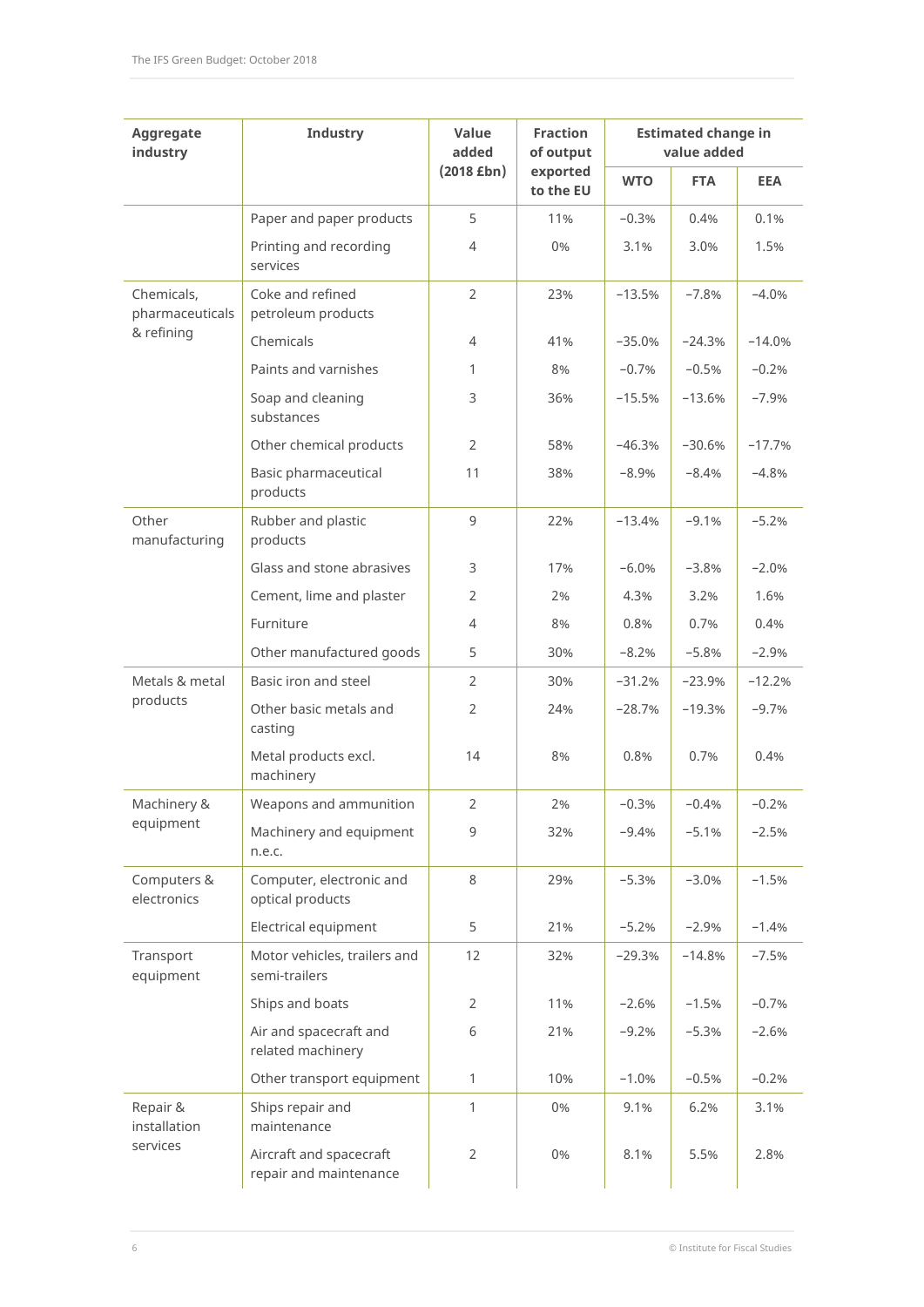| Aggregate<br>industry | Industry                                                     | Value<br>added  | <b>Fraction</b><br>of output | <b>Estimated change in</b><br>value added |            |            |  |
|-----------------------|--------------------------------------------------------------|-----------------|------------------------------|-------------------------------------------|------------|------------|--|
|                       |                                                              | $(2018$ £bn $)$ | exported<br>to the EU        | <b>WTO</b>                                | <b>FTA</b> | <b>EEA</b> |  |
|                       | Other repair and<br>installation                             | 6               | 3%                           | $-3.3%$                                   | $-2.0%$    | $-1.0%$    |  |
|                       | Computer and personal<br>goods repair                        | 4               | 0%                           | 0.3%                                      | 0.3%       | 0.2%       |  |
| <b>Utilities</b>      | Electricity transmission and<br>distribution                 | 14              | 0%                           | 1.6%                                      | 1.0%       | 0.6%       |  |
|                       | Gas distribution                                             | 11              | 0%                           | $-0.3%$                                   | 0.0%       | 0.0%       |  |
|                       | Water treatment and<br>supply                                | 5               | 0%                           | 0.8%                                      | 0.4%       | 0.3%       |  |
|                       | Sewerage services                                            | 5               | 0%                           | $-0.1%$                                   | 0.0%       | 0.0%       |  |
|                       | Waste collection and<br>treatment                            | 7               | 8%                           | $-2.7%$                                   | $-1.3%$    | $-0.7%$    |  |
|                       | Other waste management<br>services                           |                 | 0%                           | 1.6%                                      | 1.0%       | 0.6%       |  |
| Construction          | Construction                                                 | 110             | 0%                           | $-0.8%$                                   | $-0.5%$    | $-0.2%$    |  |
| Wholesale &<br>retail | Motor vehicle wholesale<br>and retail trade and repair       | 30              | 1%                           | $-0.8%$                                   | $-0.3%$    | $-0.1%$    |  |
|                       | Wholesale trade services                                     | 59              | 19%                          | $-13.8%$                                  | $-8.8%$    | $-4.7%$    |  |
|                       | Retail trade services                                        | 78              | 2%                           | $-3.4%$                                   | $-2.1%$    | $-1.1%$    |  |
| Transport             | Rail transport services                                      | 5               | 2%                           | 0.1%                                      | 0.2%       | 0.1%       |  |
| services              | Land transport services                                      | 26              | 2%                           | 0.2%                                      | 0.1%       | 0.1%       |  |
|                       | Water transport services                                     | $\overline{7}$  | 15%                          | $-5.3%$                                   | $-3.0%$    | $-1.7%$    |  |
|                       | Air transport services                                       | 9               | 11%                          | $-5.5%$                                   | $-3.1%$    | $-1.8%$    |  |
|                       | Warehousing and<br>transport support services                | 13              | 6%                           | $-3.4%$                                   | $-1.8%$    | $-1.1%$    |  |
|                       | Postal and courier services                                  | 10              | 3%                           | $-0.4%$                                   | $-0.2%$    | $-0.1%$    |  |
| Accommodation         | Accommodation services                                       | 14              | 12%                          | $-6.4%$                                   | $-3.4%$    | $-2.0%$    |  |
| & catering            | Food and beverage serving<br>services                        | 44              | 3%                           | $-3.5%$                                   | $-1.9%$    | $-1.1%$    |  |
| IT services &         | Publishing services                                          | 9               | 11%                          | $-2.9%$                                   | $-1.7%$    | $-1.0%$    |  |
| media                 | Audiovisual media<br>production and<br>distribution          | 15              | 9%                           | $-5.3%$                                   | $-2.4%$    | $-1.4%$    |  |
|                       | Telecommunications<br>services                               | 28              | 6%                           | $-1.2%$                                   | $-0.7%$    | $-0.3%$    |  |
|                       | Computer programming,<br>consultancy and related<br>services | 44              | 4%                           | $-1.4%$                                   | $-0.3%$    | 0.0%       |  |
|                       | Information services                                         | 6               | 10%                          | $-2.2%$                                   | $-0.5%$    | 0.0%       |  |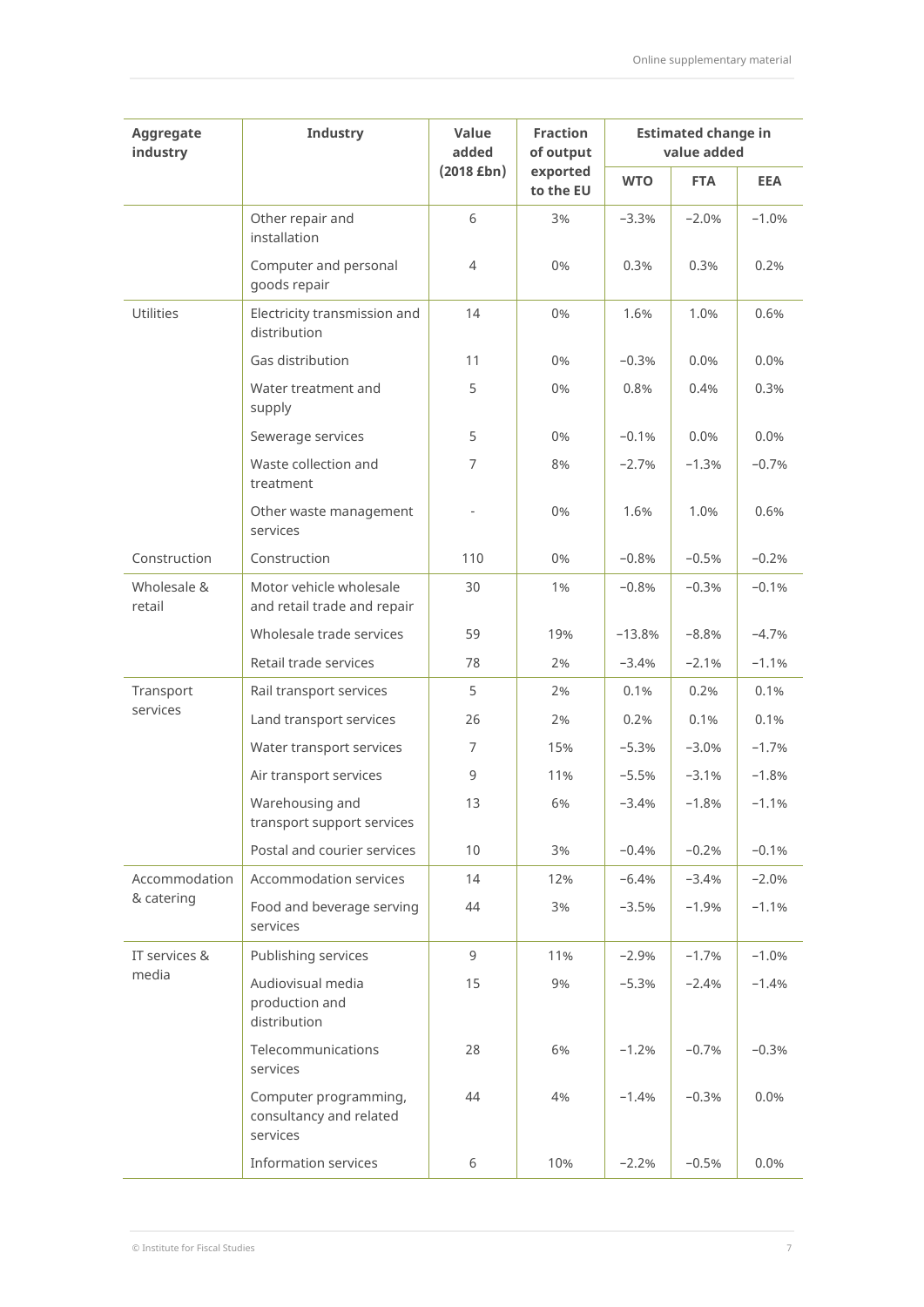| Aggregate<br>industry     | Industry                                                       | Value<br>added  | <b>Fraction</b><br>of output | <b>Estimated change in</b><br>value added |            |            |  |
|---------------------------|----------------------------------------------------------------|-----------------|------------------------------|-------------------------------------------|------------|------------|--|
|                           |                                                                | $(2018$ £bn $)$ | exported<br>to the EU        | <b>WTO</b>                                | <b>FTA</b> | <b>EEA</b> |  |
| Finance                   | Financial services, except<br>insurance and pension<br>funding | 62              | 9%                           | $-4.0%$                                   | $-2.2%$    | $-2.0%$    |  |
|                           | Insurance and pension<br>funding                               | 34              | 11%                          | $-5.9%$                                   | $-3.3%$    | $-3.1%$    |  |
|                           | Auxiliary finance and<br>pension services                      | 21              | 25%                          | $-5.4%$                                   | $-3.0%$    | $-2.9%$    |  |
| Real estate               | Real estate services and<br>imputed rent                       | 71              | 0%                           | 1.0%                                      | 0.2%       | 0.1%       |  |
|                           | Real estate services on a<br>fee or contract basis             | 6               | 3%                           | $-0.7%$                                   | $-0.1%$    | 0.1%       |  |
| <b>Business</b>           | Legal services                                                 | 24              | 5%                           | $-0.8%$                                   | $-0.1%$    | 0.0%       |  |
| services                  | Accounting and auditing<br>services                            | 14              | 3%                           | $-0.6%$                                   | $-0.1%$    | 0.0%       |  |
|                           | Head office and<br>management consulting<br>services           | 26              | 5%                           | $-1.9%$                                   | $-0.4%$    | $-0.1%$    |  |
|                           | Advertising and market<br>research services                    | 18              | 5%                           | $-0.7%$                                   | $-0.3%$    | $-0.1%$    |  |
|                           | <b>Employment services</b>                                     | 21              | 2%                           | 2.3%                                      | 0.3%       | 0.0%       |  |
|                           | Office admin and support<br>services                           | 24              | 19%                          | $-2.1%$                                   | $-0.7%$    | $-0.3%$    |  |
| Technical &<br>scientific | Architecture and<br>engineering services                       | 25              | 5%                           | $-1.2%$                                   | $-0.2%$    | 0.0%       |  |
| services                  | Scientific research and<br>development services                | 22              | 6%                           | $-1.6%$                                   | $-0.5%$    | $-0.1%$    |  |
|                           | Other professional,<br>scientific and technical<br>services    | 12              | 17%                          | $-2.6%$                                   | $-0.4%$    | 0.0%       |  |
|                           | Veterinary services                                            | 3               | 0%                           | $-0.3%$                                   | 0.0%       | 0.0%       |  |
| Other services            | Rental and leasing services                                    | 20              | 2%                           | 1.2%                                      | 0.1%       | 0.0%       |  |
|                           | Travel agency and related<br>services                          | 10              | 0%                           | 0.0%                                      | 0.0%       | 0.1%       |  |
|                           | Security and investigation<br>services                         | $\overline{4}$  | 1%                           | $-4.2%$                                   | $-2.2%$    | $-1.3%$    |  |
|                           | Services to buildings and<br>landscape                         | 9               | 1%                           | $-3.0%$                                   | $-1.5%$    | $-0.9%$    |  |
|                           | Services furnished by<br>membership organisations              | 16              | 0%                           | $-0.3%$                                   | $-0.2%$    | $-0.1%$    |  |
|                           | Other personal services                                        | 17              | 0%                           | $-0.4%$                                   | $-0.2%$    | $-0.1%$    |  |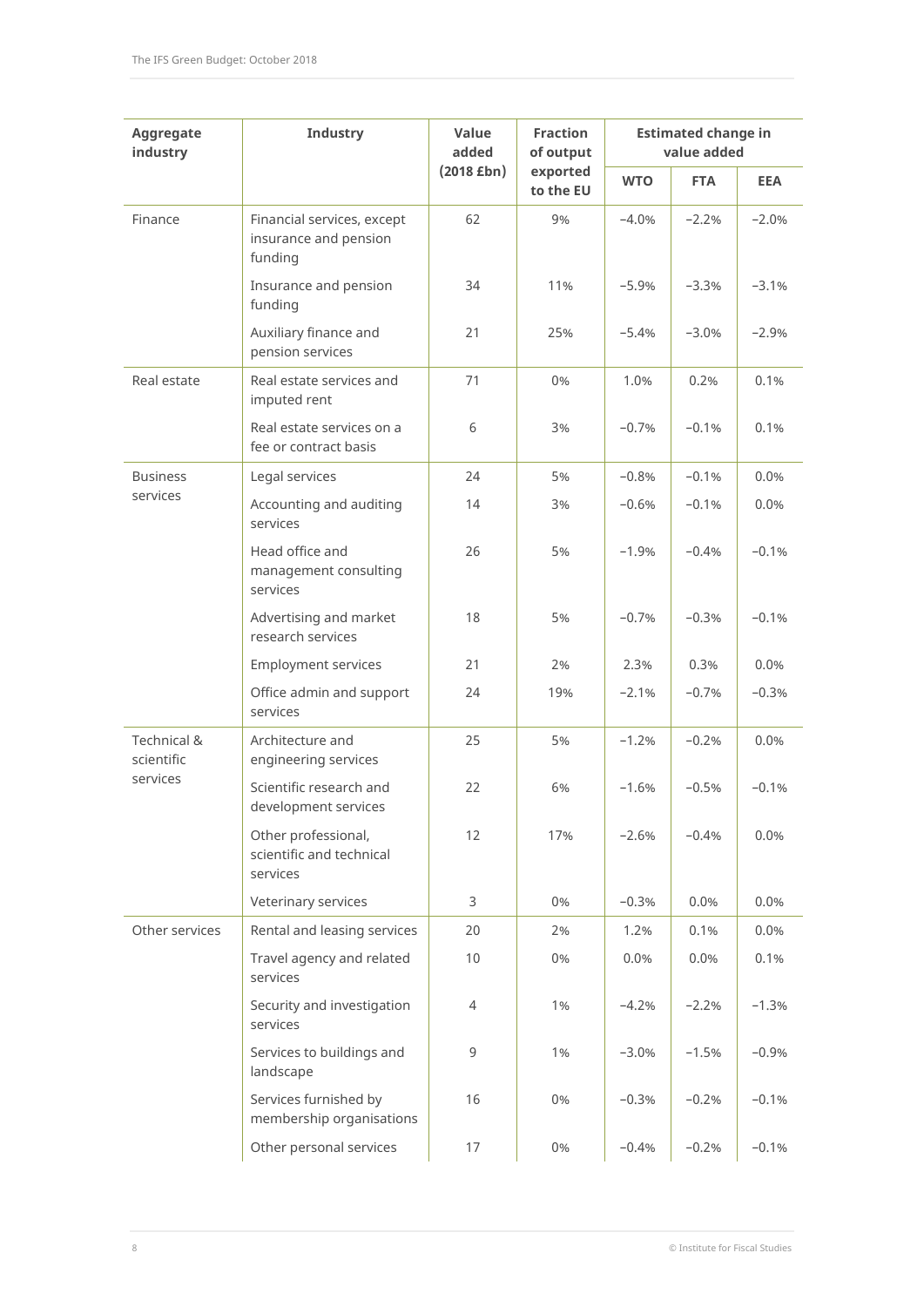| Aggregate<br>industry    | <b>Industry</b>                                                 | Value<br>added | <b>Fraction</b><br>of output | <b>Estimated change in</b><br>value added |            |            |  |
|--------------------------|-----------------------------------------------------------------|----------------|------------------------------|-------------------------------------------|------------|------------|--|
|                          |                                                                 | $(2018$ £bn)   | exported<br>to the EU        | <b>WTO</b>                                | <b>FTA</b> | <b>EEA</b> |  |
|                          | Services of households as<br>employers of domestic<br>personnel | $\overline{7}$ | 0%                           | 0.0%                                      | 0.0%       | 0.0%       |  |
| Public<br>administration | Public administration and<br>defence services                   | 83             | 0%                           | $-0.2%$                                   | $-0.1%$    | 0.0%       |  |
| Education                | <b>Education services</b>                                       | 101            | 1%                           | $-1.1%$                                   | $-0.6%$    | $-0.4%$    |  |
| Health & care            | Human health services                                           | 94             | 0%                           | $-0.1%$                                   | $-0.2%$    | $-0.1%$    |  |
|                          | Residential care and social<br>work services                    | 32             | 0%                           | $-0.7%$                                   | $-0.6%$    | $-0.3%$    |  |
| Arts & recreation        | Creative, arts and<br>entertainment services                    | 5              | 1%                           | $-0.2%$                                   | $-0.1%$    | 0.0%       |  |
|                          | Libraries, archives,<br>museums and other<br>cultural services  | 5              | 0%                           | 0.7%                                      | 0.4%       | 0.3%       |  |
|                          | Gambling and betting<br>services                                | 9              | 0%                           | 1.0%                                      | 0.6%       | 0.4%       |  |
|                          | Sports services and<br>amusement and recreation<br>services     | $\overline{4}$ | 0%                           | 0.0%                                      | 0.2%       | 0.2%       |  |

Note: Value added figures are taken from the 2014 ONS input–output tables and are expressed in 2018 prices using the GDP deflator taken from the Office for Budget Responsibility's March 2018 Economic and Fiscal Outlook. '-' indicates value added of less than £0.5 billion.

Source: Authors' calculations using ONS analytical input–output tables 2014.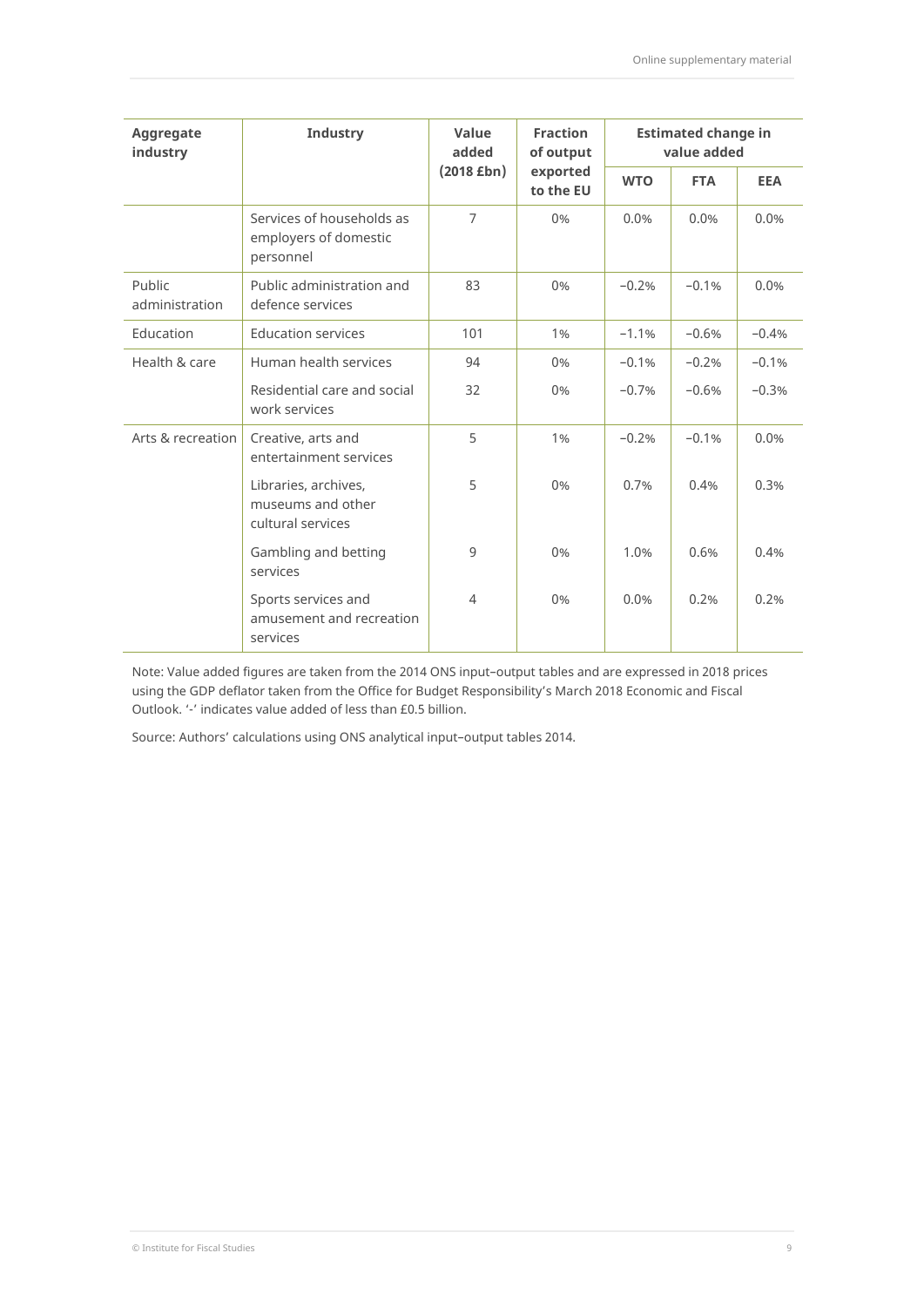|               | <b>Number</b>       | <b>Mean</b>                             | Fraction of group employed in         |                                       |                                        |                                             |  |
|---------------|---------------------|-----------------------------------------|---------------------------------------|---------------------------------------|----------------------------------------|---------------------------------------------|--|
|               | employed<br>(′000s) | change in<br>employer<br>value<br>added | Low-<br>exposure<br><b>industries</b> | Mid-<br>exposure<br><b>industries</b> | High-<br>exposure<br><b>industries</b> | Very-high-<br>exposure<br><b>industries</b> |  |
| All           | 26,500              | $-1.5%$                                 | 64%                                   | 24%                                   | 4%                                     | 8%                                          |  |
| Women: All    | 13,100              | $-1.2%$                                 | 69%                                   | 23%                                   | 4%                                     | 5%                                          |  |
| Low-educated  | 4,400               | $-1.5%$                                 | 55%                                   | 33%                                   | 5%                                     | 6%                                          |  |
| Mid-educated  | 3,800               | $-1.1%$                                 | 69%                                   | 23%                                   | 4%                                     | 4%                                          |  |
| High-educated | 4,900               | $-1.0%$                                 | 80%                                   | 13%                                   | 3%                                     | 4%                                          |  |
| Men: All      | 13,400              | $-1.7%$                                 | 59%                                   | 25%                                   | 5%                                     | 11%                                         |  |
| Low-educated  | 5,100               | $-2.0%$                                 | 52%                                   | 30%                                   | 4%                                     | 14%                                         |  |
| Mid-educated  | 3,700               | $-1.8%$                                 | 57%                                   | 27%                                   | 5%                                     | 12%                                         |  |
| High-educated | 4,600               | $-1.4%$                                 | 70%                                   | 18%                                   | 5%                                     | 7%                                          |  |

**Table A.3a. Exposure of workers to new trade barriers under the FTA scenario**

Note and source: See Table 10.1. Totals do not equal those in Table A.4 as not all individuals in the Quarterly Labour Force Survey report their education or occupation.

|               | <b>Number</b>       | <b>Mean</b>                             | Fraction of group employed in  |                                       |                                 |                                             |  |
|---------------|---------------------|-----------------------------------------|--------------------------------|---------------------------------------|---------------------------------|---------------------------------------------|--|
|               | employed<br>('000s) | change in<br>employer<br>value<br>added | Low-<br>exposure<br>industries | Mid-<br>exposure<br><b>industries</b> | High-<br>exposure<br>industries | Very-high-<br>exposure<br><b>industries</b> |  |
| All           | 26,500              | $-0.8%$                                 | 68%                            | 25%                                   | 5%                              | 2%                                          |  |
| Women: All    | 13,100              | $-0.7%$                                 | 71%                            | 24%                                   | 4%                              | 1%                                          |  |
| Low-educated  | 4,400               | $-0.8%$                                 | 60%                            | 34%                                   | 5%                              | 1%                                          |  |
| Mid-educated  | 3,800               | $-0.6%$                                 | 71%                            | 25%                                   | 3%                              | 1%                                          |  |
| High-educated | 4,900               | $-0.6%$                                 | 82%                            | 14%                                   | 3%                              | 1%                                          |  |
| Men: All      | 13,400              | $-1.0%$                                 | 64%                            | 27%                                   | 6%                              | 3%                                          |  |
| Low-educated  | 5,100               | $-1.1%$                                 | 58%                            | 30%                                   | 7%                              | 4%                                          |  |
| Mid-educated  | 3,700               | $-1.0%$                                 | 62%                            | 29%                                   | 6%                              | 3%                                          |  |
| High-educated | 4,600               | $-0.8%$                                 | 73%                            | 21%                                   | 5%                              | 2%                                          |  |

#### **Table A.3b. Exposure of workers to new trade barriers under the EEA scenario**

Note and source: See Table 10.1. Totals do not equal those in Table A.4 as not all individuals in the Quarterly Labour Force Survey report their education or occupation.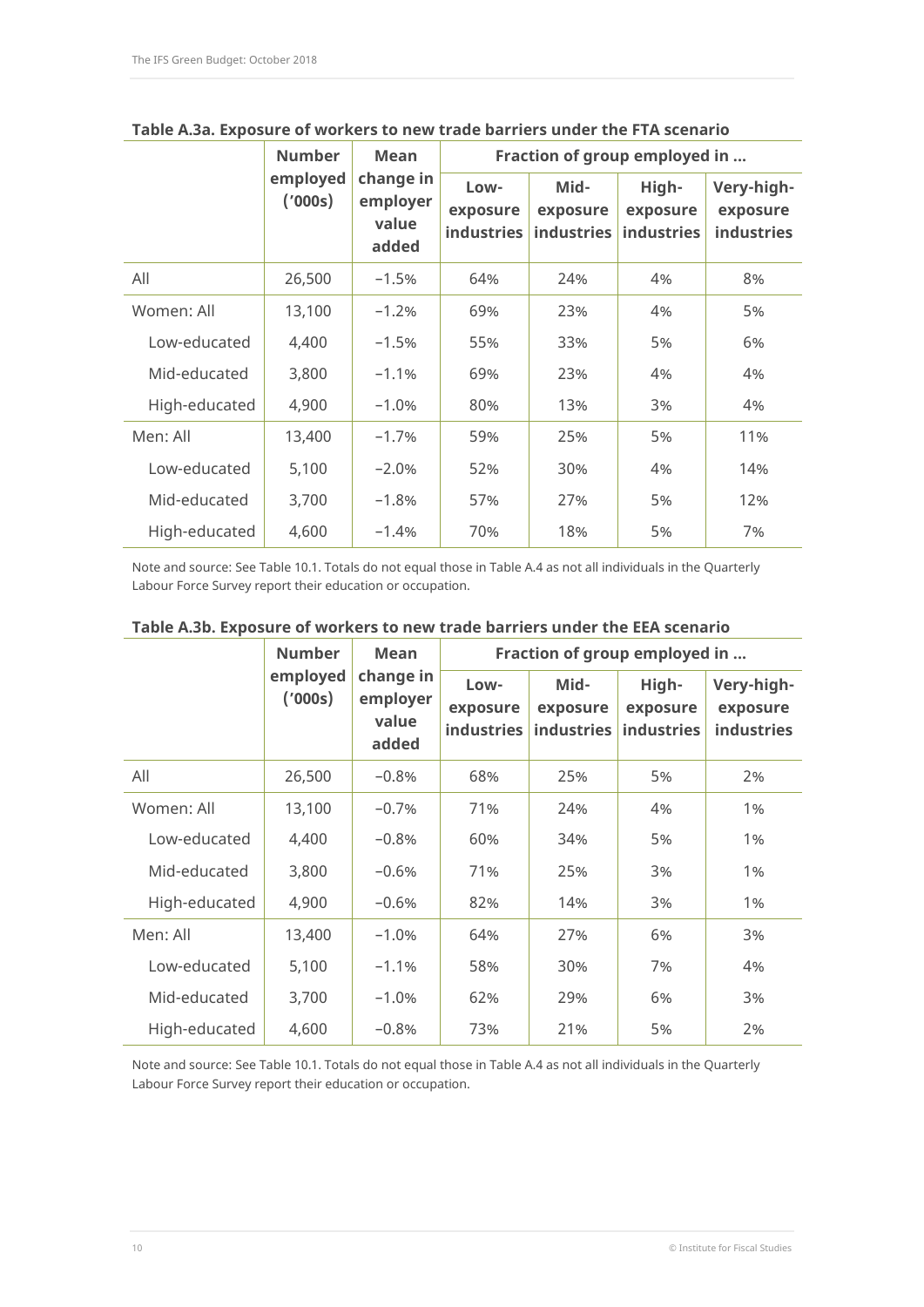| Occupation                                              |        |       | <b>WTO</b>                |                     | <b>FTA</b>   |                           |       | <b>EEA</b>          |        |            |                           |                     |
|---------------------------------------------------------|--------|-------|---------------------------|---------------------|--------------|---------------------------|-------|---------------------|--------|------------|---------------------------|---------------------|
|                                                         |        |       | <b>Industry exposure:</b> |                     |              | <b>Industry exposure:</b> |       |                     |        |            | <b>Industry exposure:</b> |                     |
|                                                         | Low    | Mid   | High                      | <b>Very</b><br>high | Low          | Mid                       | High  | <b>Very</b><br>high | Low    | <b>Mid</b> | High                      | <b>Very</b><br>high |
| Caring, leisure<br>& other<br>service<br>occupations    | 1,778  | 709   | 51                        | 87                  | 2,446        | 94                        | 77    | 8                   | 2,487  | 130        | 4                         | 4                   |
| Professional<br>occupations                             | 2,481  | 2,445 | 252                       | 458                 | 4,822        | 441                       | 123   | 248                 | 4,943  | 497        | 139                       | 55                  |
| Administrative<br>& secretarial<br>occupations          | 1,739  | 490   | 426                       | 459                 | 2,175        | 513                       | 206   | 221                 | 2,234  | 641        | 196                       | 44                  |
| Associate<br>professional &<br>technical<br>occupations | 1,863  | 806   | 392                       | 731                 | 2,571        | 578                       | 293   | 351                 | 2,687  | 761        | 280                       | 65                  |
| Managers,<br>directors &<br>senior officials            | 1,144  | 423   | 539                       | 457                 | 1,482        | 671                       | 140   | 271                 | 1,573  | 744        | 183                       | 64                  |
| Skilled trades<br>occupations                           | 1,063  | 229   | 448                       | 362                 | 1,194        | 576                       | 62    | 270                 | 1,356  | 561        | 80                        | 104                 |
| Elementary<br>occupations                               | 836    | 549   | 1,284                     | 400                 | 1,088        | 1,598                     | 149   | 234                 | 1,376  | 1,488      | 145                       | 60                  |
| Sales &<br>customer<br>service<br>occupations           | 397    | 185   | 1,550                     | 209                 | 562          | 1,587                     | 69    | 123                 | 582    | 1,620      | 121                       | 18                  |
| Process, plant<br>& machine<br>operatives               | 798    | 126   | 249                       | 479                 | 838          | 359                       | 53    | 402                 | 923    | 406        | 189                       | 134                 |
| All                                                     | 12,099 | 5,961 | 5,191                     | 3,642               | 17,178 6,416 |                           | 1,171 | 2,129               | 18,160 | 6,848      | 1,338                     | 548                 |

**Table A.4. Employment by occupation and industry exposure across different trade policy scenarios ('000s)**

Note: Employees are assigned an estimated change in value added based on their main industry of employment. 'Very high', 'high', 'mid' and 'low' exposure industries are those that are estimated to experience a reduction in value added of more than 5%, more than 3% but less than or equal to 5%, more than 1% but less than or equal to 3%, and less than or equal to 1% respectively. Totals do not equal those in Tables A.3a and A.3b as not all individuals in the Quarterly Labour Force Survey report their education or occupation.

Source: Authors' calculations using ONS analytical input–output tables 2014 and the Quarterly Labour Force Survey 2017 quarters 1-4.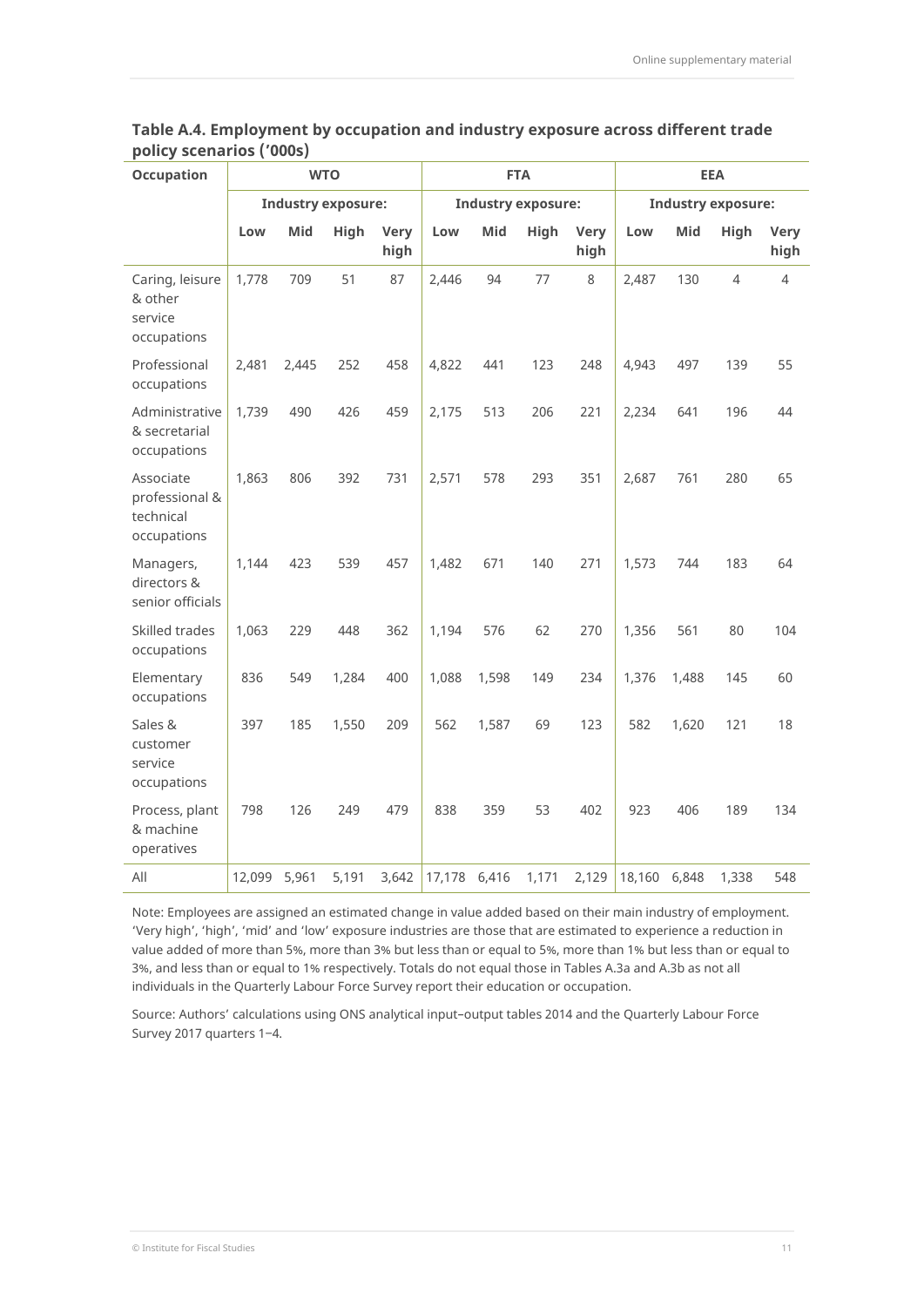|                                                  | <b>Proportion</b><br>with<br>degree | <b>Proportion</b><br>male | Average<br>age |
|--------------------------------------------------|-------------------------------------|---------------------------|----------------|
| Caring, leisure and other service occupations    | 18%                                 | 19%                       | 40             |
| Professional occupations                         | 75%                                 | 48%                       | 41             |
| Administrative and secretarial occupations       | 26%                                 | 25%                       | 42             |
| Associate professional and technical occupations | 47%                                 | 57%                       | 39             |
| Managers, directors and senior officials         | 47%                                 | 65%                       | 44             |
| Skilled trades occupations                       | 9%                                  | 89%                       | 39             |
| Elementary occupations                           | 9%                                  | 53%                       | 38             |
| Sales and customer service occupations           | 17%                                 | 38%                       | 36             |
| Process, plant and machine operatives            | 7%                                  | 88%                       | 44             |
| All                                              | 35%                                 | 51%                       | 40             |

#### **Table A.5. Characteristics of workers by occupation group**

Source: Authors' calculations using the Quarterly Labour Force Survey 2017 quarters 1-4.

|                      | Mean change in employer value added | <b>Median gross</b> |            |                   |
|----------------------|-------------------------------------|---------------------|------------|-------------------|
|                      | <b>WTO rules</b>                    | <b>FTA</b>          | <b>EEA</b> | employee earnings |
| UK                   | $-2.3%$                             | $-1.4%$             | $-0.8%$    | £24,100           |
| West Midlands        | $-2.7%$                             | $-1.6%$             | $-0.9%$    | £22,800           |
| North West           | $-2.5%$                             | $-1.5%$             | $-0.8%$    | £22,700           |
| East Midlands        | $-2.5%$                             | $-1.5%$             | $-0.8%$    | £21,800           |
| North East           | $-2.4%$                             | $-1.4%$             | $-0.8%$    | £22,300           |
| Yorkshire and Humber | $-2.4%$                             | $-1.4%$             | $-0.8%$    | £21,800           |
| London               | $-2.3%$                             | $-1.3%$             | $-0.8%$    | £33,000           |
| South East           | $-2.3%$                             | $-1.3%$             | $-0.7%$    | £25,300           |
| Wales                | $-2.3%$                             | $-1.4%$             | $-0.8%$    | £21,800           |
| East of England      | $-2.1%$                             | $-1.3%$             | $-0.7%$    | £23,300           |
| South West           | $-2.0%$                             | $-1.2%$             | $-0.7%$    | £22,300           |
| Scotland             | $-2.0%$                             | $-1.2%$             | $-0.7%$    | £23,800           |
| Northern Ireland     | $-1.7%$                             | $-1.1%$             | $-0.6%$    | £21,800           |

# **Table A.6. Average estimated change in employer value added under different trade policy scenarios, and median employee earnings, by region and nation of the UK**

Note and source: See Table 10.2.